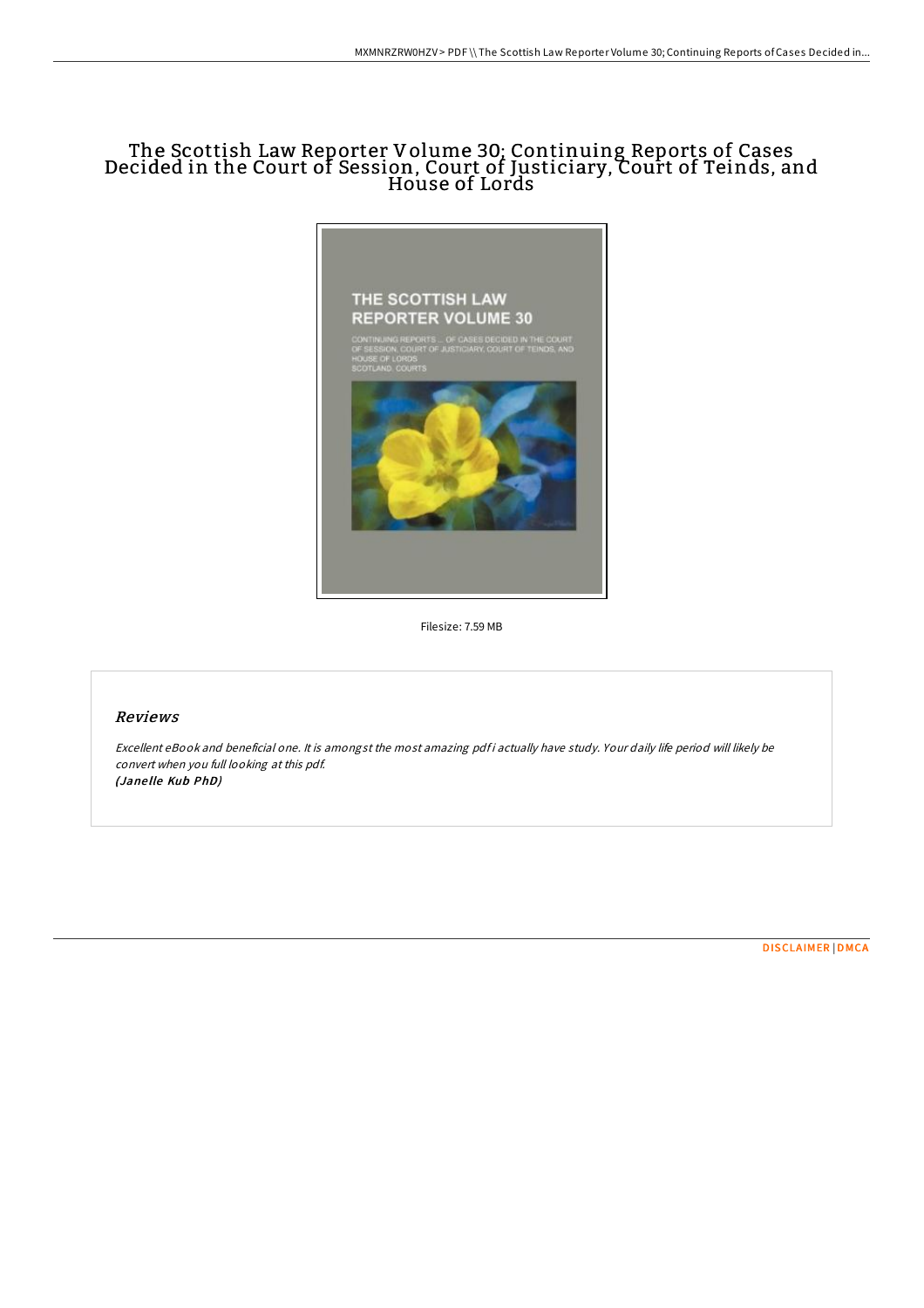## THE SCOTTISH LAW REPORTER VOLUME 30; CONTINUING REPORTS OF CASES DECIDED IN THE COURT OF SESSION, COURT OF JUSTICIARY, COURT OF TEINDS, AND HOUSE OF LORDS



To save The Scottish Law Reporter Volume 30; Continuing Reports of Cases Decided in the Court of Session, Court of Justiciary, Court of Teinds, and House of Lords eBook, make sure you refer to the link beneath and download the ebook or get access to additional information which are related to THE SCOTTISH LAW REPORTER VOLUME 30; CONTINUING REPORTS OF CASES DECIDED IN THE COURT OF SESSION, COURT OF JUSTICIARY, COURT OF TEINDS, AND HOUSE OF LORDS ebook.

Rarebooksclub.com, United States, 2012. Paperback. Book Condition: New. 246 x 189 mm. Language: English . Brand New Book \*\*\*\*\* Print on Demand \*\*\*\*\*.This historic book may have numerous typos and missing text. Purchasers can download a free scanned copy of the original book (without typos) from the publisher. Not indexed. Not illustrated. 1893 Excerpt: .of his estate. The effect of such a testament as constituting a trust in favour of the nextof-kin is a purely statutory effect, depending on a statute of the Scottish Parliament which made it a trust to the extent of twothirds of the estate, and in the Moveable Succession Act, which constitutes it a trust to the full extent. It is not to be supposed that in framing a will in this form the testator had heritage in view. If the maker of a testament introduces the words heritable estate or equivalent words, I should give effect to them; but if bespeaks of estate only, I should take it that he refers only to such estate as can be passed by a proper testament. I therefore agree with your Lordship in the chair. Lord Kinnear--It is very difficult in this ease to know what the testator meant, and I think he had no clear idea in his own mind. I concur with your Lordship in the chair and with Lord M Laren. 1 desire to add that I do not think our judgment decides anything else than that the will, taking its whole effect, carries moveables only. It would not rule other cases unless the settlement were in exactly the same terms. The Court affirmed the interlocutor of the Lord Ordinary, with expenses. Counsel for Defender and Reclaimer--Cullen. Agents--J. A. F. Adam, W.S. Counsel for Pursuer and Respondent--Kemp. Agents-Dove Lockhart, S.S.C. Wednesday, February 22. FIRST DIVISION....

 $\mathbf{m}$ Read The Scottish Law Reporter Volume 30; Co[ntinuing](http://almighty24.tech/the-scottish-law-reporter-volume-30-continuing-r.html) Reports of Cases Decided in the Court of Session, Court of Justiciary, Court of Teinds, and House of Lords Online  $\Box$  Download PDF The Scottish Law Reporter Volume 30; Co[ntinuing](http://almighty24.tech/the-scottish-law-reporter-volume-30-continuing-r.html) Reports of Cases Decided in the Court of Session, Court of Justiciary, Court of Teinds, and House of Lords